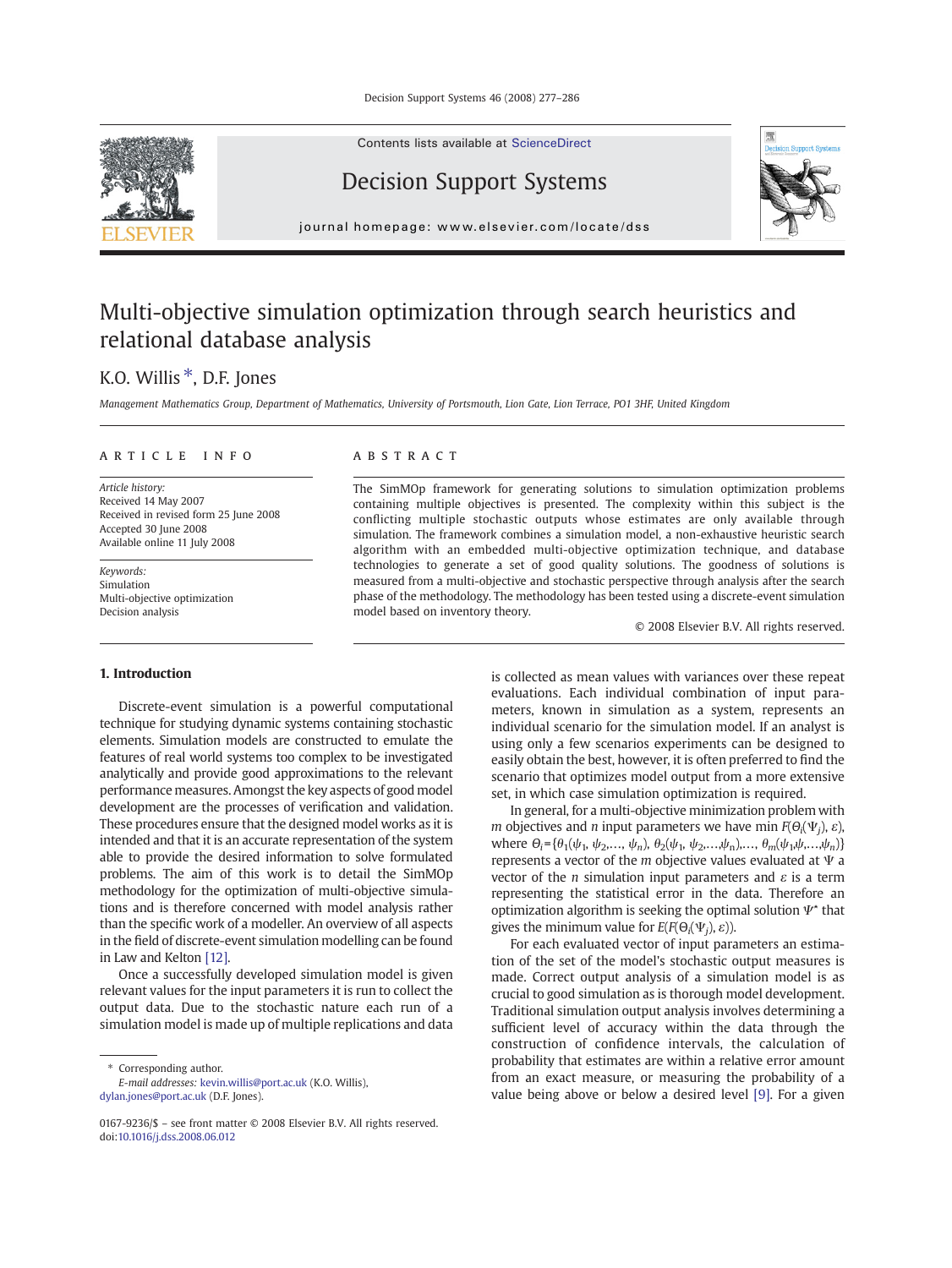desired level of accuracy the number of replications required to achieve this can be found through sampling estimates of the output mean and variance.

There has been significant research into the optimization of single objective simulation problems [\[7,11\]](#page--1-0). The review of Fu [\[6\]](#page--1-0) shows the four main approaches are those that guarantee asymptotic convergence, approaches which guarantee optimality under the consideration of no sampling variability, those which guarantee optimality within a prespecified probability and approaches that are based around robust heuristics. Theoretical work is based on the first three approaches, while variations of the last are used in practice. Fu [\[6\]](#page--1-0) also states there are four categories of techniques used to obtain optimal solutions in simulation optimization problems. These are statistical methods (response surface methodology, ranking and selection and multiple comparison procedures), metaheuristics (simulated annealing, tabu search and genetic algorithms), stochastic optimization (random search and stochastic approximation) and others that include ordinal optimization and sample path optimization. Simulation optimization techniques can be divided between input parameter types, the models with continuous decision parameters and those with discrete decision parameters. Gradient based methods are used for continuous parameters; these include gradient estimation, stochastic approximation and sample path optimization. Techniques for optimizing models with discrete parameters include statistical selection, random search and metaheuristics.

A good example of how common heuristic approaches can be adapted to different classes of optimization problems is given by Simulated Annealing [\[10\]](#page--1-0) and the SimMOp framework draws upon concepts and ideas from this technique. A thorough overview of how this search technique has been adapted for various optimization problems is given by Suman and Kumar [\[19\].](#page--1-0) As this paper considers multi-objective optimization adaptations from the Simulated Annealing literature will be discussed in order to provide insight into the requirements of a potential optimization strategy. Simulated annealing has been adapted for multi-objective combinatorial optimization through changing the acceptance probability function to consider potential moves in situations when some objective values improve to the detriment of others. The Multiple Objective Simulated Annealing (MOSA) algorithm [\[20\]](#page--1-0) uses a weighting scheme, varied over multiple runs, to generate an approximation of the set of nondominated solutions. The Pareto Simulated Annealing (PSA) algorithm [\[5\]](#page--1-0) uses annealing on a set of current solutions to simultaneously determine the non-dominated frontier. Weightings are used in this algorithm to ensure solutions are dispersed along the entire frontier. Constraint handling in these two algorithms, and most other adaptations of simulated annealing, is done through penalty functions. These functions consider violations through modifying the decision space to an unconstrained one and allocate a penalty value to the output, based on the magnitude of violation.

Simulated Annealing has also been adapted to solve stochastic combinatorial problems, which include discreteevent simulation. Simulated Annealing algorithms are combined with statistical measures to decide on potential moves and to justify solution quality. The papers of Alkhamis and Ahmed [\[2\]](#page--1-0), Ahmed and Alkhamis [\[1\]](#page--1-0) and Wang and Zhang [\[21\]](#page--1-0) use confidence intervals, ranking and selection, and hypothesis testing respectively. Sample estimates of objective value functions are used in these algorithms and the significance tests determine the best solutions. The statistical testing methods used in stochastic optimization are heavily dependent on the number of independent evaluations used. Significant amounts of simulation replications are required to ensure the optimal solutions are found with accurate evaluations. Simulated Annealing is a memoryless heuristic capable of reevaluating solutions, a feature that is exploited in the work of Alrafaei and Andradottir [\[3\]](#page--1-0) in which they determine convergence to the optimal solution in two ways. The first selects the solution visited the most during the search and the second, the parameter combination that has the best estimated average performance measure amongst those visited. Features from all these techniques are incorporated into the optimization framework suggested in this work.

As the consideration of the SimMOp framework is multiobjective combinatorial simulation problems, the preferred optimization approach will be to develop a metaheuristic search algorithm in combination with a method to analyse the output. Due to the conflicting nature of the multiple outputs there will not exist a single solution capable of simultaneously optimizing the output. Different approaches are utilized to provide a balance amongst the objectives and a set of nondominated solutions can be provided to a decision-maker known as Pareto optimal [\[14\]](#page--1-0) solutions. These are the feasible solutions that dominate other solutions by being at least as good with respect to every objective and strictly better with respect to at least one objective. There are two main approaches for obtaining a set of non-dominated solutions, Pareto and scalarization methods. The Pareto front of non-dominated solutions can be obtained in multiple ways including using multiple objective heuristic algorithms. Pareto search algorithms, like PSA, generate an approximation of the Pareto set through maintaining a population of current solutions and determining if the candidate solutions dominate members of the existing set. Although multi-objective optimization heuristics are not common in the simulation optimization literature, a popular area for research is in ranking and selection for models containing multiple performance measures. Ranking and selection (R&S) is used for in problems that contain only a small number of feasible systems (normally less than 30). Variations on R&S include picking the best solution with a certain probability or picking a set of a pre-determined number of the best values for further analysis. For example, Butler et al. [\[4\]](#page--1-0) compare a set of good solutions to a multiple-objective problem through using multiple attribute theory in combination with multi-objective ranking and selection (MORS) to determine the best configuration of a system.

The following sections outline the basis for the designed optimization methodology, describe the framework for storing and analysing significant stochastic data and explain the integration of the above optimization features. This is followed by a test problem to demonstrate the effectiveness of the methodology.

#### 2. SimMOp rationale

The complexities of solving a stochastic multi-objective problem require the design of a dedicated solution methodology.